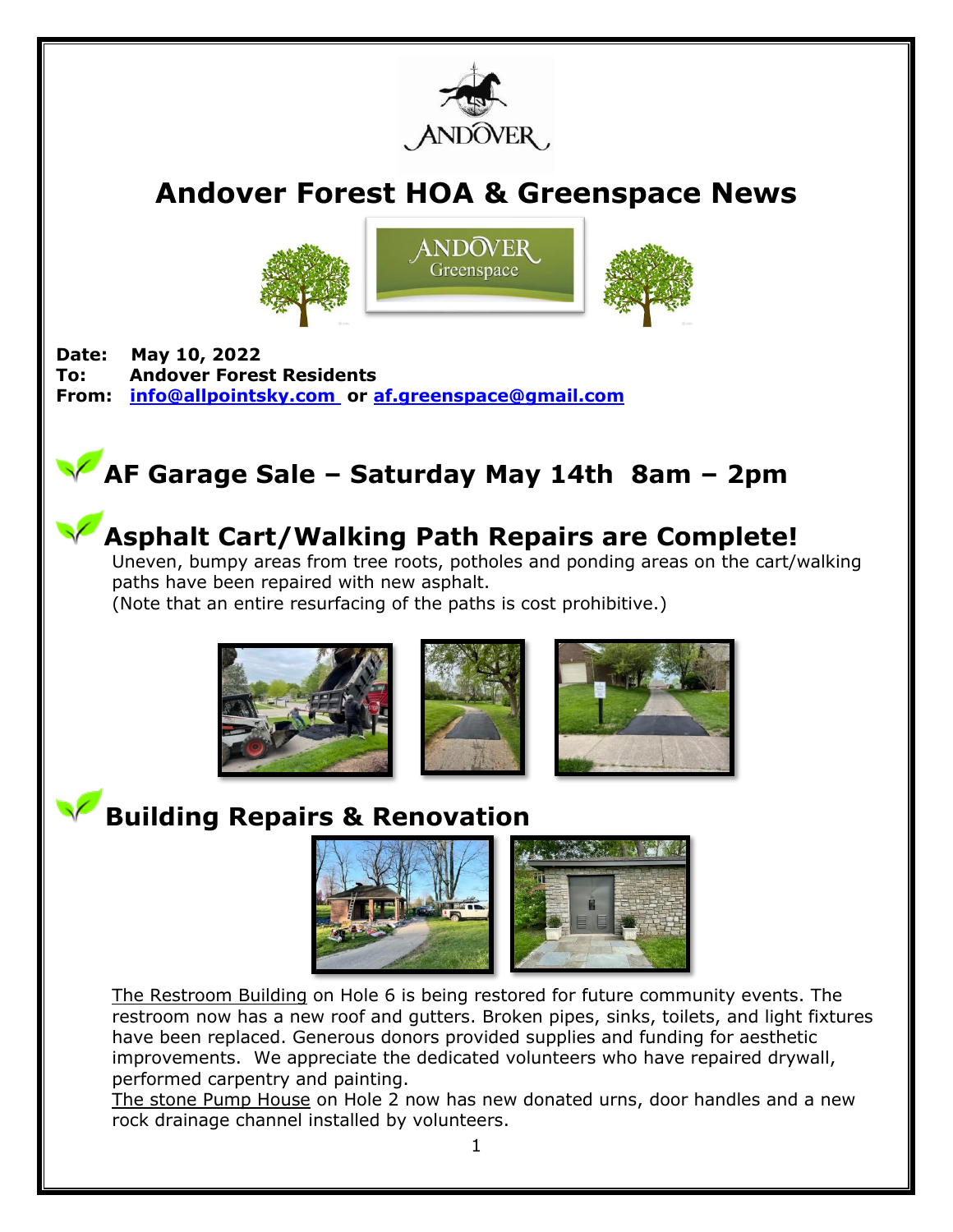### **Grass – Weed Control**

Weed control has been applied to the Greenspace turf this spring. Fertilizer will be applied to former greens and to newly seeded areas affected by last year's dam repair project.

#### **Helmsdale Stone Walls & Fence Repaired**



The Helmsdale entrance retaining wall had cracks, missing stone and the metal fencing had detached. Stone masons sealed cracks with new mortar, created new weep holes to prevent water damage and secured the fencing and missing stones.

### **Keeping Andover Beautiful – You Can Help Us!**

Please help us care for our community areas by picking up trash, sticks, and small fallen limbs near your homes and dispose them in your home bins. Report fallen trees to the Greenspace Coordinator or the Allpoints office.

# **Landscape Ground Maintenance Contract Rebid**

A formal bid process was conducted in January to obtain a new 3-year contract for landscaping and grounds maintenance services for the HOA entrance, islands and 48 acres of Greenspace turf. Seven large commercial contractors participated in the bid process and Aphix was chosen for cost, quality, and capabilities.



# **Tree Donations – Giving**

Thanks to residents who have made financial donations, we are able to add new trees that create the unique beauty of our new Greenspace. We hope you will consider making a financial donation to the Andover Forest Tree Fund. If you have donation questions or would like to donate trees to a specific area of the Greenspace, contact the Greenspace Coordinator Mitzi Bender by emailing [af.greenspace@gmail.com](mailto:af.greenspace@gmail.com) or call 859-619-9288.

## **Volunteers Welcome & Needed!**

The Andover Forest resident volunteers save thousands of dollars a year for our community. Have fun, meet your neighbors, and join our Volunteer Team!